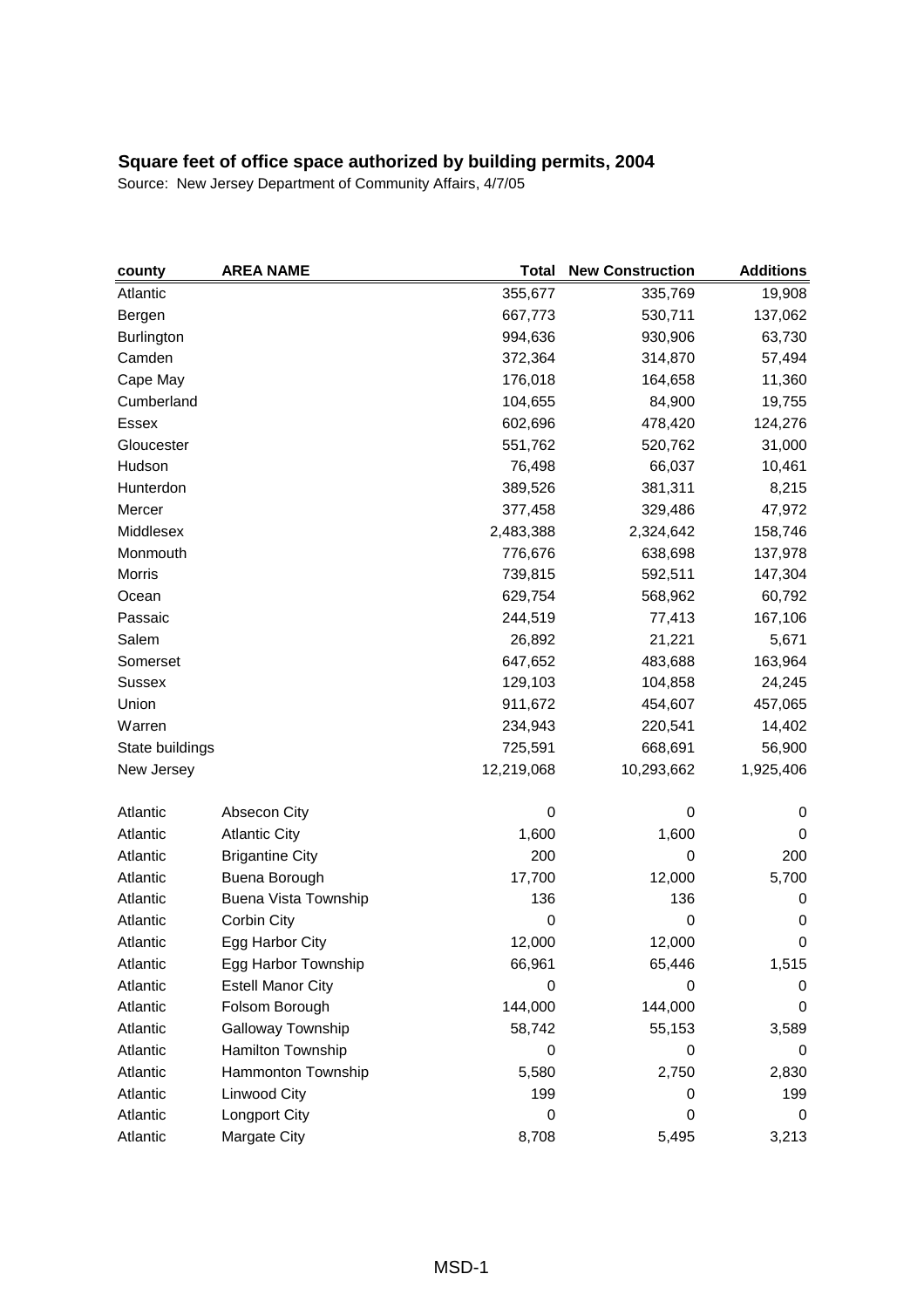| county   | <b>AREA NAME</b>          | <b>Total</b> | <b>New Construction</b> | <b>Additions</b> |
|----------|---------------------------|--------------|-------------------------|------------------|
| Atlantic | <b>Mullica City</b>       | 0            | 0                       | 0                |
| Atlantic | Northfield City           | 19,003       | 18,853                  | 150              |
| Atlantic | Pleasantville City        | 529          | 136                     | 393              |
| Atlantic | Port Republic City        | 0            | 0                       | $\mathbf 0$      |
| Atlantic | Somers Point City         | 9,319        | 7,200                   | 2,119            |
| Atlantic | <b>Ventnor City</b>       | 11,000       | 11,000                  | 0                |
| Atlantic | <b>Weymouth Township</b>  | 0            | 0                       | 0                |
| Bergen   | Allendale Borough         | 0            | 0                       | 0                |
| Bergen   | Alpine Borough            | $\mathbf 0$  | 0                       | 0                |
| Bergen   | Bergenfield Borough       | 2,432        | 2,432                   | 0                |
| Bergen   | Bogota Borough            | 720          | 0                       | 720              |
| Bergen   | Carlstadt Borough         | $\mathbf 0$  | 0                       | 0                |
| Bergen   | Cliffside Park Borough    | 0            | 0                       | 0                |
| Bergen   | Closter Borough           | 0            | 0                       | 0                |
| Bergen   | Cresskill Borough         | 0            | 0                       | 0                |
| Bergen   | Demarest Borough          | 8,858        | 0                       | 8,858            |
| Bergen   | Dumont Borough            | 1,200        | 1,200                   | 0                |
| Bergen   | Elmwood Park Borough      | 756          | 0                       | 756              |
| Bergen   | East Rutherford Borough   | 112          | 112                     | 0                |
| Bergen   | Edgewater Borough         | 0            | 0                       | 0                |
| Bergen   | Emerson Borough           | $\mathbf 0$  | 0                       | 0                |
| Bergen   | <b>Englewood City</b>     | 81,808       | 80,520                  | 1,288            |
| Bergen   | Englewood Cliffs Borough  | $\mathbf 0$  | 0                       | 0                |
| Bergen   | Fair Lawn Borough         | 13,726       | 4,912                   | 8,814            |
| Bergen   | Fairview Borough          | 10,998       | 9,280                   | 1,718            |
| Bergen   | Fort Lee Borough          | 0            | 0                       | 0                |
| Bergen   | Franklin Lakes Borough    | 480          | 0                       | 480              |
| Bergen   | <b>Garfield City</b>      | 0            | 0                       | 0                |
| Bergen   | Glen Rock Borough         | 0            | 0                       | 0                |
| Bergen   | <b>Hackensack City</b>    | 40,795       | 5,851                   | 34,944           |
| Bergen   | Harrington Park Borough   | 0            | 0                       | 0                |
| Bergen   | Hasbrouck Heights Borough | 0            | 0                       | 0                |
| Bergen   | Haworth Borough           | 2,811        | 0                       | 2,811            |
| Bergen   | Hillsdale Borough         | 0            | 0                       | 0                |
| Bergen   | Ho-Ho-Kus Borough         | 0            | 0                       | 0                |
| Bergen   | Leonia Borough            | 0            | 0                       | 0                |
| Bergen   | Little Ferry Borough      | 728          | 0                       | 728              |
| Bergen   | Lodi Borough              | 4,888        | 2,745                   | 2,143            |
| Bergen   | Lyndhurst Township        | 213,151      | 211,668                 | 1,483            |
| Bergen   | Mahwah Township           | 43,290       | 15,370                  | 27,920           |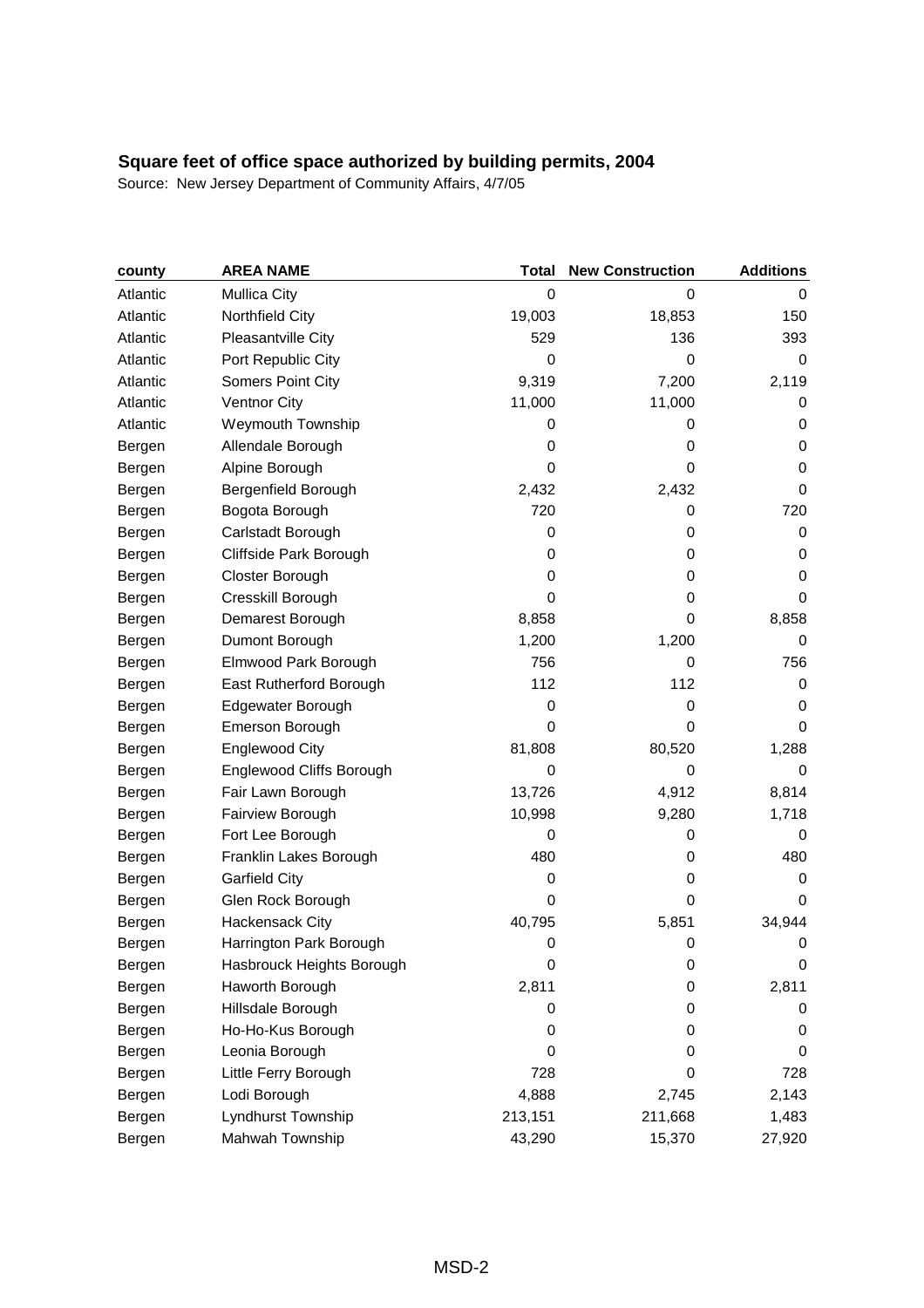| county     | <b>AREA NAME</b>           | <b>Total</b> | <b>New Construction</b> | <b>Additions</b> |
|------------|----------------------------|--------------|-------------------------|------------------|
| Bergen     | Maywood Borough            | 769          | 0                       | 769              |
| Bergen     | Midland Park Borough       | 0            | 0                       | 0                |
| Bergen     | Montvale Borough           | 750          | 0                       | 750              |
| Bergen     | Moonachie Borough          | 0            | 0                       | 0                |
| Bergen     | New Milford Borough        | 0            | 0                       | 0                |
| Bergen     | North Arlington Borough    | 13,600       | 0                       | 13,600           |
| Bergen     | Northvale Borough          | 0            | 0                       | 0                |
| Bergen     | Norwood Borough            | 0            | 0                       | 0                |
| Bergen     | Oakland Borough            | 910          | 0                       | 910              |
| Bergen     | Old Tappan Borough         | 1,815        | 1,815                   | 0                |
| Bergen     | Oradell Borough            | 3,429        | 3,225                   | 204              |
| Bergen     | Palisades Park Borough     | 102,662      | 100,583                 | 2,079            |
| Bergen     | Paramus Borough            | 0            | 0                       | 0                |
| Bergen     | Park Ridge Borough         | 13,171       | 13,171                  | 0                |
| Bergen     | Ramsey Borough             | 4,980        | 84                      | 4,896            |
| Bergen     | Ridgefield Borough         | 0            | 0                       | 0                |
| Bergen     | Ridgefield Park Village    | 0            | 0                       | 0                |
| Bergen     | Ridgewood Village          | 5,380        | 5,380                   | 0                |
| Bergen     | River Edge Borough         | 0            | 0                       | 0                |
| Bergen     | River Vale Township        | 0            | 0                       | $\pmb{0}$        |
| Bergen     | Rochelle Park Township     | 21,328       | 21,328                  | 0                |
| Bergen     | Rockleigh Borough          | 0            | 0                       | 0                |
| Bergen     | Rutherford Borough         | 0            | 0                       | 0                |
| Bergen     | Saddle Brook Township      | 4,612        | 4,612                   | 0                |
| Bergen     | Saddle River Borough       | 0            | 0                       | 0                |
| Bergen     | South Hackensack Twp       | 994          | 0                       | 994              |
| Bergen     | <b>Teaneck Township</b>    | 1,369        | 0                       | 1,369            |
| Bergen     | <b>Tenafly Borough</b>     | 12,750       | 12,750                  | 0                |
| Bergen     | Teterboro Borough          | $\mathbf 0$  | 0                       | 0                |
| Bergen     | Upper Saddle River Borough | 29,526       | 29,526                  | 0                |
| Bergen     | <b>Waldwick Borough</b>    | $\mathbf 0$  | 0                       | 0                |
| Bergen     | <b>Wallington Borough</b>  | 0            | 0                       | 0                |
| Bergen     | Washington Township        | 0            | 0                       | 0                |
| Bergen     | Westwood Borough           | 16,292       | 0                       | 16,292           |
| Bergen     | Woodcliff Lake Borough     | 0            | 0                       | 0                |
| Bergen     | Wood-Ridge Borough         | 0            | 0                       | 0                |
| Bergen     | Wyckoff Township           | 6,683        | 4,147                   | 2,536            |
| Burlington | <b>Bass River Township</b> | 288          | 288                     | 0                |
| Burlington | <b>Beverly City</b>        | 1,500        | 1,500                   | 0                |
| Burlington | <b>Bordentown City</b>     | 0            | 0                       | 0                |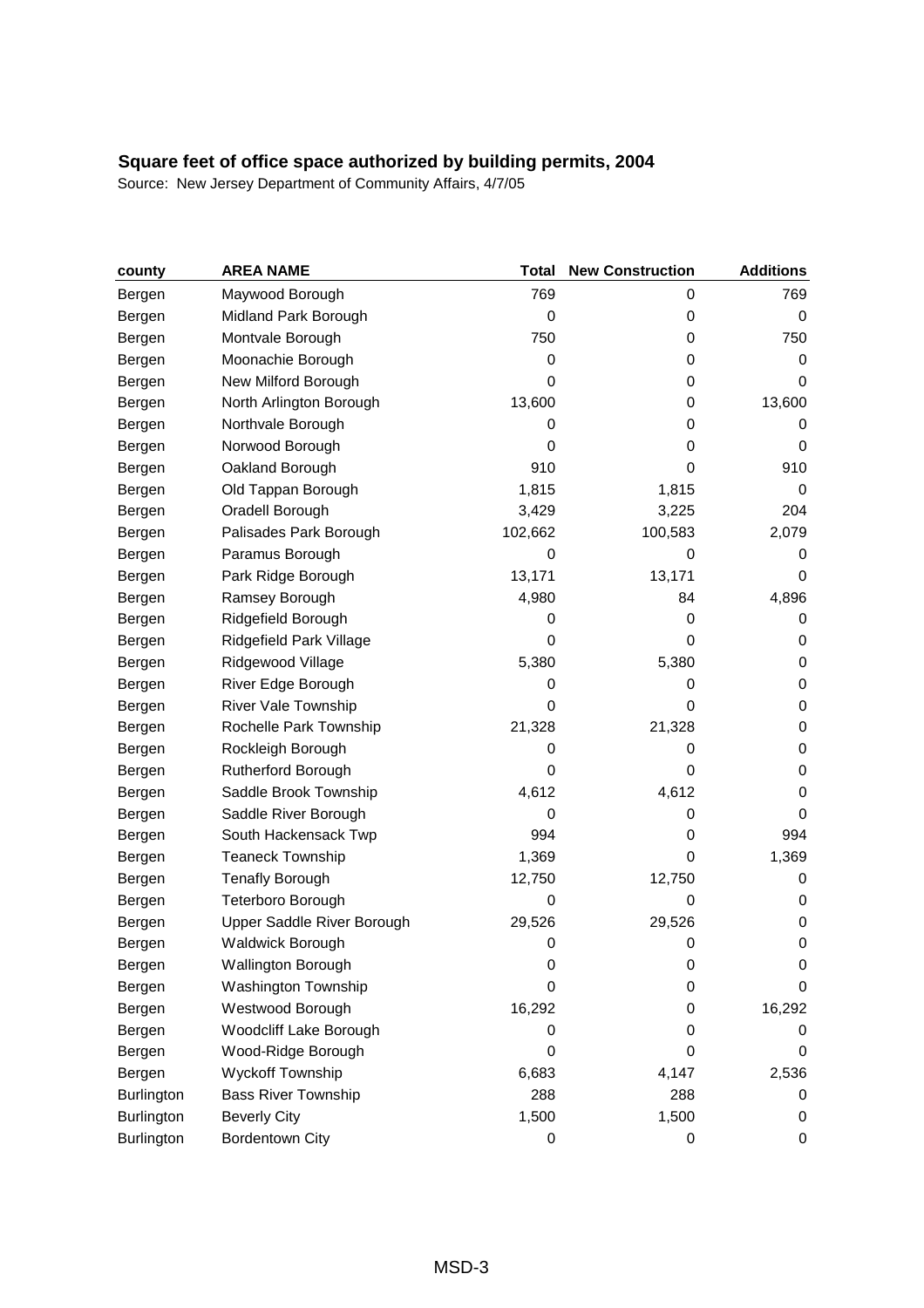| county            | <b>AREA NAME</b>               | <b>Total</b> | <b>New Construction</b> | <b>Additions</b> |
|-------------------|--------------------------------|--------------|-------------------------|------------------|
| Burlington        | <b>Bordentown Township</b>     | 0            | 0                       | 0                |
| Burlington        | <b>Burlington City</b>         | 0            | 0                       | 0                |
| <b>Burlington</b> | <b>Burlington Township</b>     | 3,980        | 3,980                   | 0                |
| <b>Burlington</b> | <b>Chesterfield Township</b>   | 0            | 0                       | 0                |
| <b>Burlington</b> | Cinnaminson Township           | 0            | 0                       | $\Omega$         |
| Burlington        | Delanco Township               | 274,448      | 271,925                 | 2,523            |
| Burlington        | Delran Township                | 2,013        | 0                       | 2,013            |
| <b>Burlington</b> | Eastampton Township            | 4,032        | 4,032                   | 0                |
| <b>Burlington</b> | <b>Edgewater Park Township</b> | 7,140        | 7,140                   | 0                |
| Burlington        | Evesham Township               | 54,035       | 54,035                  | 0                |
| <b>Burlington</b> | Fieldsboro Borough             | 0            | 0                       | 0                |
| Burlington        | Florence Township              | 1,386        | 0                       | 1,386            |
| <b>Burlington</b> | Hainesport Township            | 39,200       | 39,200                  | 0                |
| Burlington        | <b>Lumberton Township</b>      | 2,978        | 2,978                   | 0                |
| Burlington        | Mansfield Township             | 6,300        | 6,300                   | 0                |
| Burlington        | Maple Shade Borough            | 18,882       | 0                       | 18,882           |
| <b>Burlington</b> | <b>Medford Township</b>        | 41,570       | 34,680                  | 6,890            |
| <b>Burlington</b> | Medford Lakes Borough          | 982          | 856                     | 126              |
| Burlington        | Moorestown Township            | 13,305       | 12,315                  | 990              |
| Burlington        | Mount Holly Township           | 255          | 0                       | 255              |
| Burlington        | Mount Laurel Township          | 322,843      | 321,397                 | 1,446            |
| <b>Burlington</b> | New Hanover Township           | 0            | 0                       | 0                |
| Burlington        | North Hanover Township         | 125,729      | 125,729                 | 0                |
| <b>Burlington</b> | Palmyra Borough                | 15,921       | 8,270                   | 7,651            |
| Burlington        | Pemberton Borough              | 0            | 0                       | 0                |
| Burlington        | Pemberton Township             | 6,739        | 6,739                   | 0                |
| Burlington        | Riverside Township             | 0            | 0                       | 0                |
| <b>Burlington</b> | Riverton Borough               | 0            | 0                       | 0                |
| Burlington        | Shamong Township               | 0            | 0                       | 0                |
| <b>Burlington</b> | Southampton Township           | 8,400        | 8,400                   | 0                |
| <b>Burlington</b> | Springfield Township           | 880          | 0                       | 880              |
| <b>Burlington</b> | <b>Tabernacle Township</b>     | 9,908        | 4,776                   | 5,132            |
| Burlington        | Washington Township            | 0            | 0                       | 0                |
| Burlington        | <b>Westampton Township</b>     | 28,082       | 16,366                  | 11,716           |
| Burlington        | Willingboro Township           | 0            | 0                       | 0                |
| <b>Burlington</b> | <b>Woodland Township</b>       | 0            | 0                       | 0                |
| <b>Burlington</b> | Wrightstown Borough            | 3,840        | 0                       | 3,840            |
| Camden            | Audubon Borough                | 3,194        | 3,194                   | U                |
| Camden            | Audubon Park Borough           | 0            | 0                       | 0                |
| Camden            | Barrington Borough             | 32,621       | 0                       | 32,621           |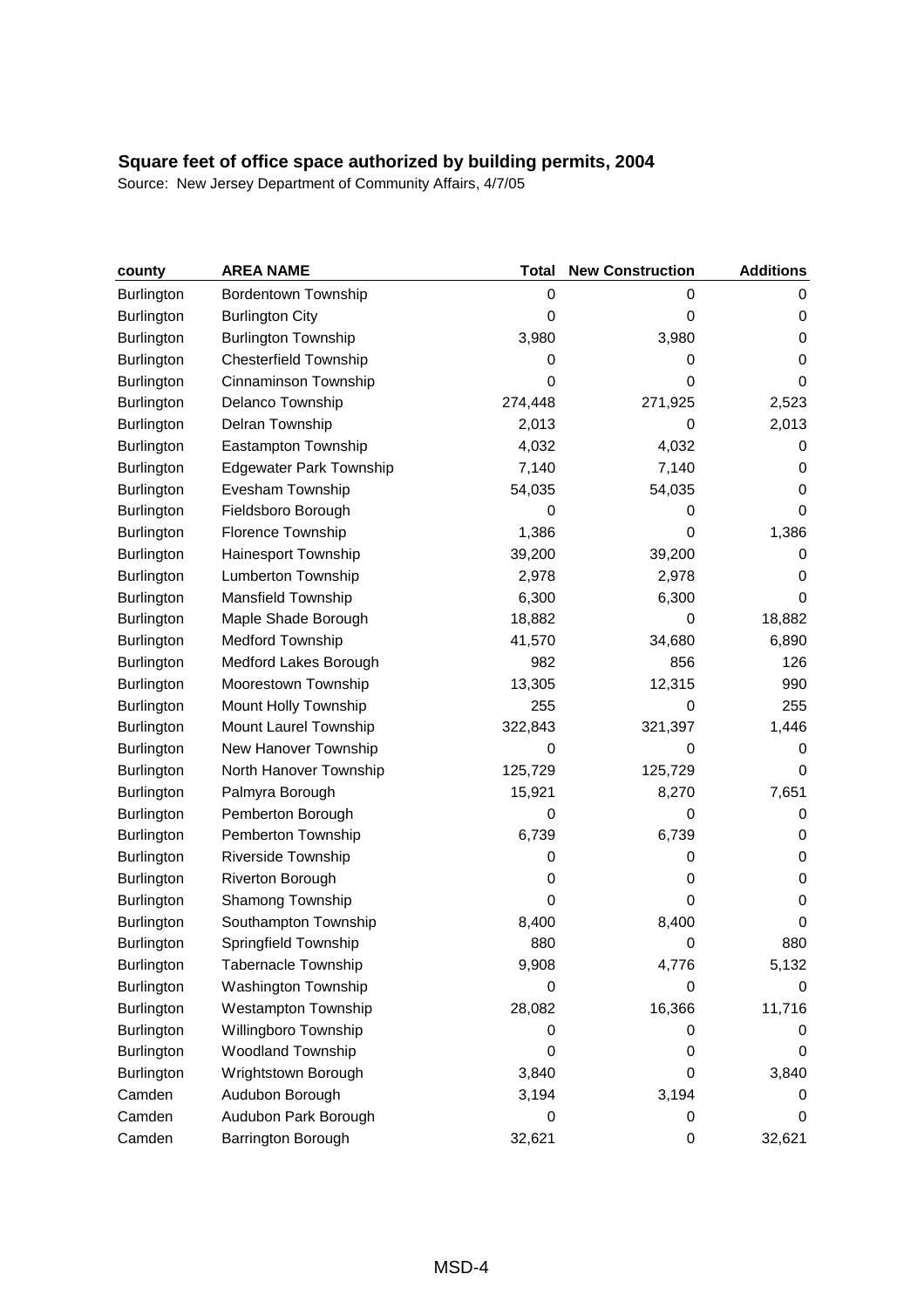| county   | <b>AREA NAME</b>           | <b>Total</b> | <b>New Construction</b> | <b>Additions</b> |
|----------|----------------------------|--------------|-------------------------|------------------|
| Camden   | Bellmawr Borough           | 4,222        | 0                       | 4,222            |
| Camden   | Berlin Borough             | 17,031       | 16,000                  | 1,031            |
| Camden   | <b>Berlin Township</b>     | 0            | 0                       | 0                |
| Camden   | Brooklawn Borough          | 0            | 0                       | 0                |
| Camden   | Camden City                | 0            | 0                       | 0                |
| Camden   | Cherry Hill Township       | 10,850       | 2,606                   | 8,244            |
| Camden   | <b>Chesilhurst Borough</b> | $\mathbf 0$  | 0                       | 0                |
| Camden   | <b>Clementon Borough</b>   | 884          | 884                     | 0                |
| Camden   | Collingswood Borough       | 2,759        | 0                       | 2,759            |
| Camden   | Gibbsboro Borough          | 11,445       | 11,445                  | 0                |
| Camden   | <b>Gloucester City</b>     | 800          | 800                     | 0                |
| Camden   | <b>Gloucester Township</b> | 44,385       | 38,985                  | 5,400            |
| Camden   | Haddon Township            | 0            | 0                       | 0                |
| Camden   | Haddonfield Borough        | 425          | 0                       | 425              |
| Camden   | Haddon Heights Borough     | $\mathbf 0$  | 0                       | 0                |
| Camden   | Hi-nella Borough           | 0            | 0                       | 0                |
| Camden   | Laurel Springs Borough     | 0            | 0                       | 0                |
| Camden   | Lawnside Borough           | 0            | 0                       | 0                |
| Camden   | Lindenwold Borough         | 3,372        | 3,372                   | 0                |
| Camden   | Magnolia Borough           | 0            | 0                       | 0                |
| Camden   | Merchantville Borough      | 0            | 0                       | 0                |
| Camden   | Mount Ephraim Borough      | 0            | 0                       | 0                |
| Camden   | Oaklyn Borough             | 0            | 0                       | 0                |
| Camden   | Pennsauken Township        | 86,748       | 84,956                  | 1,792            |
| Camden   | Pine Hill Borough          | 10,480       | 10,480                  | 0                |
| Camden   | Pine Valley Borough        | $\mathbf 0$  | 0                       | 0                |
| Camden   | Runnemede Borough          | 70,000       | 69,000                  | 1,000            |
| Camden   | Somerdale Borough          | 0            | 0                       | 0                |
| Camden   | <b>Stratford Borough</b>   | 0            | 0                       | 0                |
| Camden   | Tavistock Borough          | 0            | 0                       | 0                |
| Camden   | Voorhees Township          | 46,092       | 46,092                  | 0                |
| Camden   | Waterford Township         | 0            | 0                       | 0                |
| Camden   | Winslow Township           | 27,056       | 27,056                  | 0                |
| Camden   | Woodlynne Borough          | 0            | 0                       | 0                |
| Cape May | Avalon Borough             | 12,774       | 12,774                  | 0                |
| Cape May | Cape May City              | 0            | 0                       | 0                |
| Cape May | Cape May Point Borough     | 0            | 0                       | 0                |
| Cape May | Dennis Township            | 23,531       | 23,531                  | 0                |
| Cape May | Lower Township             | 1,509        | 1,341                   | 168              |
| Cape May | Middle Township            | 29,941       | 29,941                  | $\pmb{0}$        |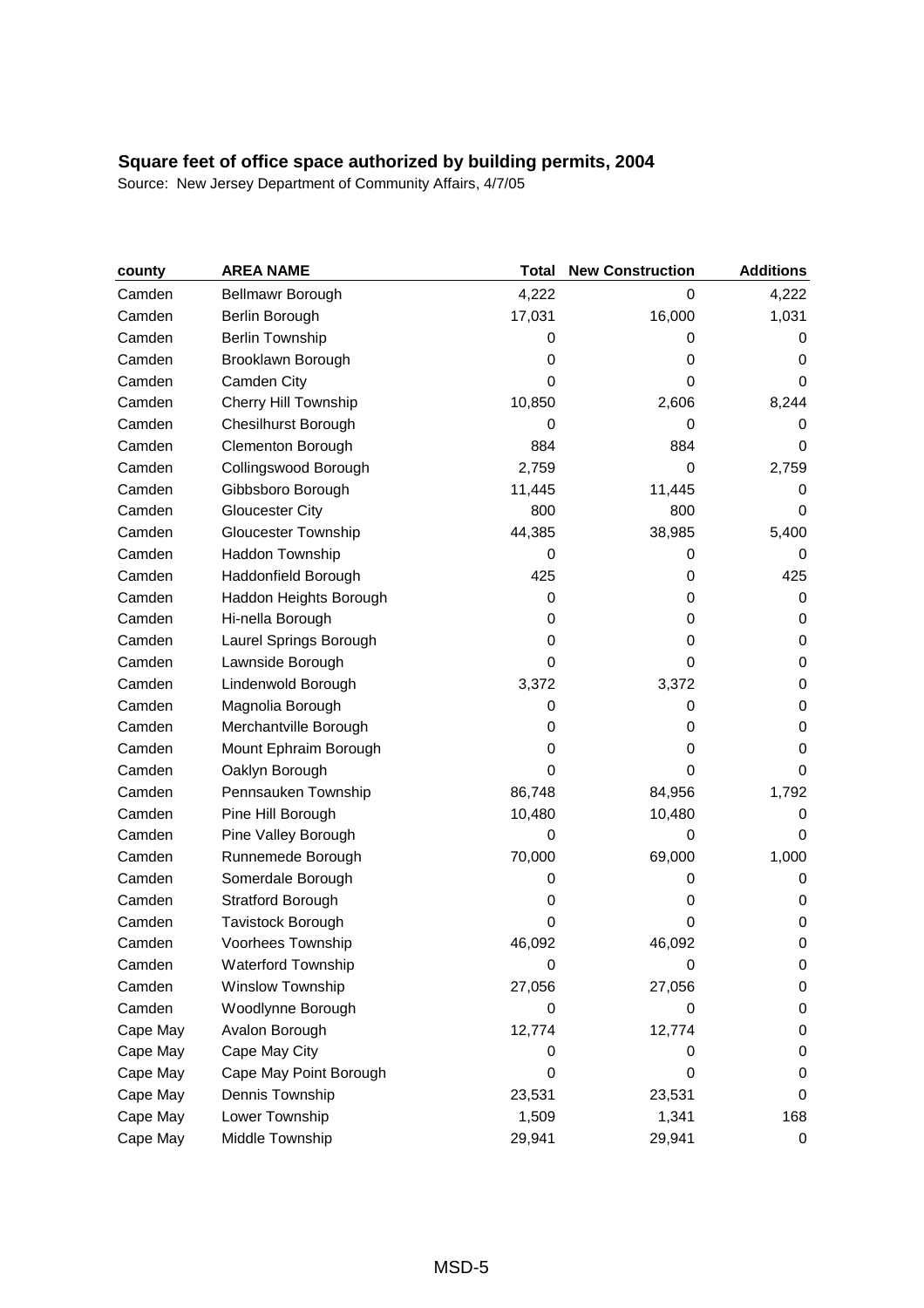| county       | <b>AREA NAME</b>                | Total       | <b>New Construction</b> | <b>Additions</b> |
|--------------|---------------------------------|-------------|-------------------------|------------------|
| Cape May     | North Wildwood City             | 181         | 1                       | 180              |
| Cape May     | Ocean City                      | 74,846      | 72,958                  | 1,888            |
| Cape May     | Sea Isle City                   | 12,732      | 12,732                  | 0                |
| Cape May     | Stone Harbor Borough            | $\mathbf 0$ | 0                       | 0                |
| Cape May     | <b>Upper Township</b>           | 20,012      | 11,380                  | 8,632            |
| Cape May     | West Cape May Borough           | 0           | 0                       | 0                |
| Cape May     | West Wildwood Borough           | 1           | 0                       | 1                |
| Cape May     | <b>Wildwood City</b>            | 490         | 0                       | 490              |
| Cape May     | Wildwood Crest Borough          | 1           | 0                       | 1                |
| Cape May     | Woodbine Borough                | 0           | 0                       | 0                |
| Cumberland   | <b>Bridgeton City</b>           | 3,335       | 1,115                   | 2,220            |
| Cumberland   | <b>Commercial Township</b>      | 0           | 0                       | 0                |
| Cumberland   | Deerfield Township              | 0           | 0                       | 0                |
| Cumberland   | Downe Township                  | 0           | 0                       | 0                |
| Cumberland   | Fairfield Township              | 0           | 0                       | 0                |
| Cumberland   | <b>Greenwich Township</b>       | 0           | 0                       | 0                |
| Cumberland   | <b>Hopewell Township</b>        | 1,504       | 0                       | 1,504            |
| Cumberland   | Lawrence Township               | 0           | 0                       | 0                |
| Cumberland   | Maurice River Township          | $\mathbf 0$ | 0                       | 0                |
| Cumberland   | Millville City                  | 6,158       | 0                       | 6,158            |
| Cumberland   | Shiloh Borough                  | 0           | 0                       | 0                |
| Cumberland   | <b>Stow Creek Township</b>      | 0           | 0                       | 0                |
| Cumberland   | <b>Upper Deerfield Township</b> | 18,847      | 18,847                  | 0                |
| Cumberland   | <b>Vineland City</b>            | 74,811      | 64,938                  | 9,873            |
| Essex        | <b>Belleville Town</b>          | 2,453       | 0                       | 2,453            |
| Essex        | <b>Bloomfield Township</b>      | 2,387       | 0                       | 2,387            |
| <b>Essex</b> | Caldwell Township               | 4,913       | 4,553                   | 360              |
| Essex        | Cedar Grove Township            | 8,284       | 8,064                   | 220              |
| <b>Essex</b> | East Orange City                | 2,400       | 0                       | 2,400            |
| <b>Essex</b> | <b>Essex Fells Township</b>     | 0           | 0                       | 0                |
| Essex        | <b>Fairfield Township</b>       | 108,134     | 105,634                 | 2,500            |
| Essex        | Glen Ridge Borough              | 0           | 0                       | 0                |
| Essex        | Irvington Township              | 1,098       | 0                       | 1,098            |
| <b>Essex</b> | Livingston Township             | 3,548       | 0                       | 3,548            |
| Essex        | Maplewood Township              | 42,116      | 37,916                  | 4,200            |
| <b>Essex</b> | Millburn Township               | 3,533       | 3,533                   | 0                |
| <b>Essex</b> | Montclair Township              | 182,899     | 180,851                 | 2,048            |
| <b>Essex</b> | <b>Newark City</b>              | 110,154     | 11,592                  | 98,562           |
| <b>Essex</b> | North Caldwell Borough          | 0           | 0                       | 0                |
| Essex        | Nutley Township                 | 0           | 0                       | 0                |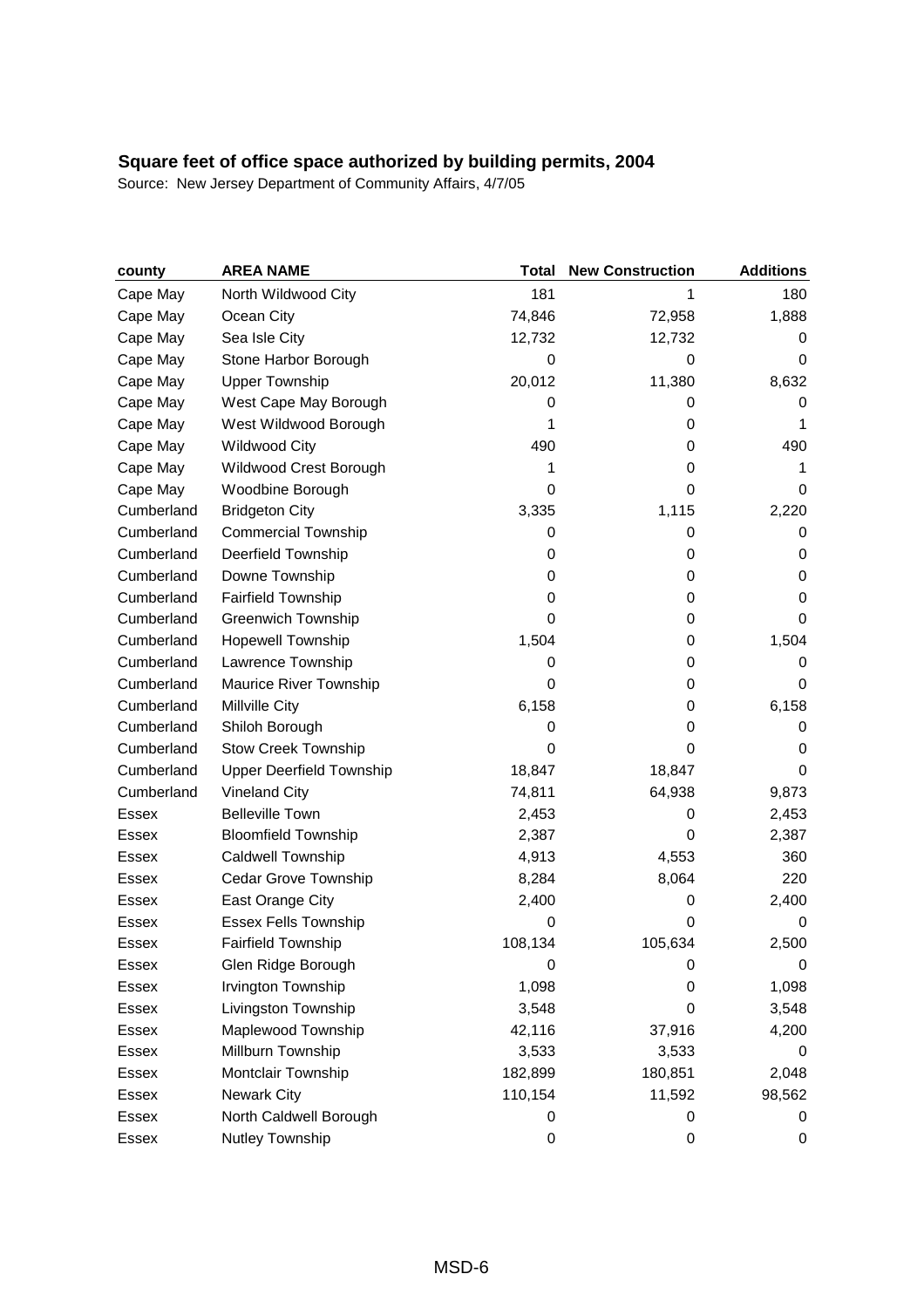| county       | <b>AREA NAME</b>          | <b>Total</b> | <b>New Construction</b> | <b>Additions</b> |
|--------------|---------------------------|--------------|-------------------------|------------------|
| <b>Essex</b> | City of Orange Township   | 2,500        | 0                       | 2,500            |
| Essex        | Roseland Borough          | 2,000        | 0                       | 2,000            |
| Essex        | South Orange Village      | 1,073        | 1,073                   | 0                |
| <b>Essex</b> | Verona Township           | $\mathbf 0$  | 0                       | 0                |
| Essex        | West Caldwell Township    | 9,555        | 9,555                   | 0                |
| <b>Essex</b> | West Orange Township      | 115,649      | 115,649                 | 0                |
| Gloucester   | Clayton Borough           | 325          | 0                       | 325              |
| Gloucester   | Deptford Township         | 22,877       | 21,944                  | 933              |
| Gloucester   | East Greenwich Township   | 0            | 0                       | 0                |
| Gloucester   | <b>Elk Township</b>       | 0            | 0                       | 0                |
| Gloucester   | Franklin Township         | 0            | 0                       | 0                |
| Gloucester   | Glassboro Borough         | 1,058        | 1,058                   | 0                |
| Gloucester   | <b>Greenwich Township</b> | 0            | 0                       | 0                |
| Gloucester   | Harrison Township         | 58,677       | 58,437                  | 240              |
| Gloucester   | Logan Township            | 33,322       | 33,322                  | $\mathbf 0$      |
| Gloucester   | Mantua Township           | 6,500        | 4,000                   | 2,500            |
| Gloucester   | Monroe Township           | 30,726       | 26,946                  | 3,780            |
| Gloucester   | National Park Borough     | 0            | 0                       | 0                |
| Gloucester   | Newfield Borough          | 0            | 0                       | 0                |
| Gloucester   | Paulsboro Borough         | 0            | 0                       | 0                |
| Gloucester   | Pitman Borough            | 224          | 0                       | 224              |
| Gloucester   | South Harrison Township   | 75,074       | 75,074                  | 0                |
| Gloucester   | Swedesborough Borough     | 0            | 0                       | 0                |
| Gloucester   | Washington Township       | 312,579      | 298,121                 | 14,458           |
| Gloucester   | Wenonah Borough           | 0            | 0                       | 0                |
| Gloucester   | West Deptford Township    | 0            | 0                       | 0                |
| Gloucester   | Westville Borough         | 140          | 0                       | 140              |
| Gloucester   | <b>Woodbury City</b>      | 10,260       | 1,860                   | 8,400            |
| Gloucester   | Woodbury Heights Borough  | 0            | 0                       | 0                |
| Gloucester   | Woolwich Township         | 0            | 0                       | 0                |
| Hudson       | <b>Bayonne City</b>       | 0            | 0                       | 0                |
| Hudson       | East Newark Borough       | 0            | 0                       | 0                |
| Hudson       | Guttenberg Town           | 0            | 0                       | 0                |
| Hudson       | Harrison Town             | 6,400        | 6,400                   | 0                |
| Hudson       | Hoboken City              | 18,286       | 18,286                  | 0                |
| Hudson       | Jersey City               | 31,406       | 24,109                  | 7,297            |
| Hudson       | Kearny Town               | 492          | 0                       | 492              |
| Hudson       | North Bergen Township     | 15,366       | 14,166                  | 1,200            |
| Hudson       | Secaucus Town             | 4,548        | 3,076                   | 1,472            |
| Hudson       | <b>Union City</b>         | 0            | 0                       | 0                |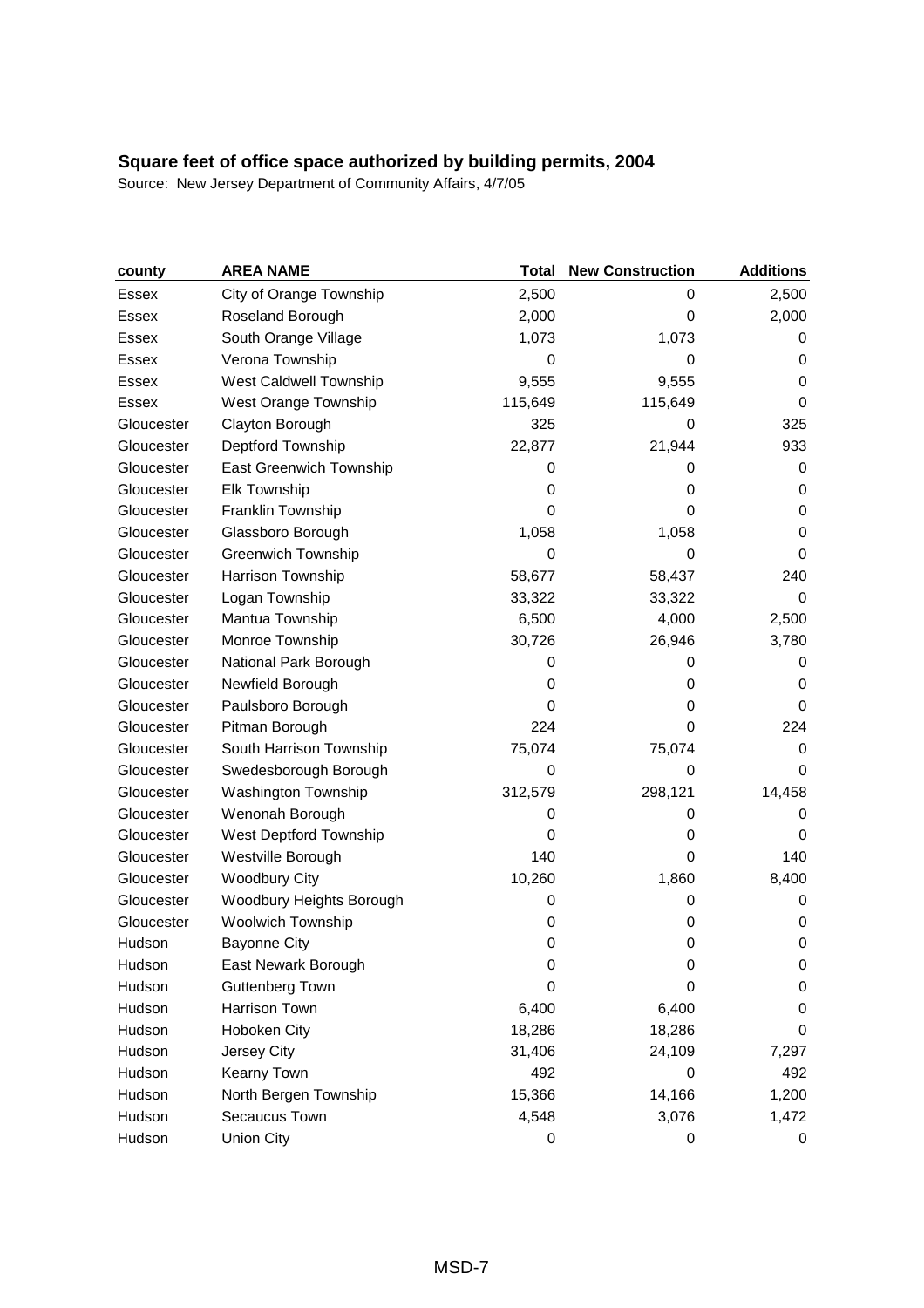| county    | <b>AREA NAME</b>            | <b>Total</b> | <b>New Construction</b> | <b>Additions</b> |
|-----------|-----------------------------|--------------|-------------------------|------------------|
| Hudson    | Weehawken Township          | $\mathbf 0$  | 0                       | 0                |
| Hudson    | West New York Town          | $\mathbf 0$  | 0                       | 0                |
| Hunterdon | Alexandria Township         | 0            | 0                       | 0                |
| Hunterdon | Bethlehem Township          | 0            | 0                       | $\mathbf 0$      |
| Hunterdon | <b>Bloomsbury Borough</b>   | 1,911        | 0                       | 1,911            |
| Hunterdon | Califon Borough             | 0            | 0                       | 0                |
| Hunterdon | <b>Clinton Town</b>         | 0            | 0                       | 0                |
| Hunterdon | Clinton Township            | 4,484        | 4,000                   | 484              |
| Hunterdon | Delaware Township           | 0            | 0                       | 0                |
| Hunterdon | East Amwell Township        | 0            | 0                       | 0                |
| Hunterdon | Flemington Borough          | 890          | 890                     | 0                |
| Hunterdon | Franklin Township           | 0            | 0                       | $\mathbf 0$      |
| Hunterdon | Frenchtown Borough          | 0            | 0                       | 0                |
| Hunterdon | Glen Gardner Borough        | 0            | 0                       | 0                |
| Hunterdon | Hampton Borough             | 0            | 0                       | $\mathbf 0$      |
| Hunterdon | High Bridge Borough         | $\mathbf 0$  | 0                       | 0                |
| Hunterdon | <b>Holland Township</b>     | 0            | 0                       | 0                |
| Hunterdon | Kingwood Township           | 9,990        | 9,990                   | 0                |
| Hunterdon | Lambertville City           | 0            | 0                       | $\mathbf 0$      |
| Hunterdon | Lebanon Borough             | 260,000      | 260,000                 | 0                |
| Hunterdon | Lebanon Township            | 0            | 0                       | 0                |
| Hunterdon | Milford Borough             | 0            | 0                       | 0                |
| Hunterdon | Raritan Township            | 92,661       | 87,061                  | 5,600            |
| Hunterdon | Readington Township         | 13,421       | 13,201                  | 220              |
| Hunterdon | Stockton Borough            | 0            | 0                       | 0                |
| Hunterdon | <b>Tewksbury Township</b>   | 6,169        | 6,169                   | 0                |
| Hunterdon | Union Township              | $\mathbf 0$  | 0                       | 0                |
| Hunterdon | <b>West Amwell Township</b> | 0            | 0                       | 0                |
| Mercer    | East Windsor Township       | 30,279       | 21,400                  | 8,879            |
| Mercer    | <b>Ewing Township</b>       | 14,440       | 5,790                   | 8,650            |
| Mercer    | Hamilton Township           | 137,107      | 117,790                 | 19,317           |
| Mercer    | Hightstown Borough          | 0            | 0                       | 0                |
| Mercer    | Hopewell Borough            | 0            | 0                       | 0                |
| Mercer    | <b>Hopewell Township</b>    | 19,144       | 18,224                  | 920              |
| Mercer    | Lawrence Township           | 71,710       | 66,950                  | 4,760            |
| Mercer    | Pennington Borough          | 22,000       | 22,000                  | 0                |
| Mercer    | Princeton Borough           | 34,308       | 30,143                  | 4,165            |
| Mercer    | Princeton Township          | 0            | 0                       | 0                |
| Mercer    | <b>Trenton City</b>         | 0            | 0                       | 0                |
| Mercer    | Washington Township         | 47,683       | 47,188                  | 495              |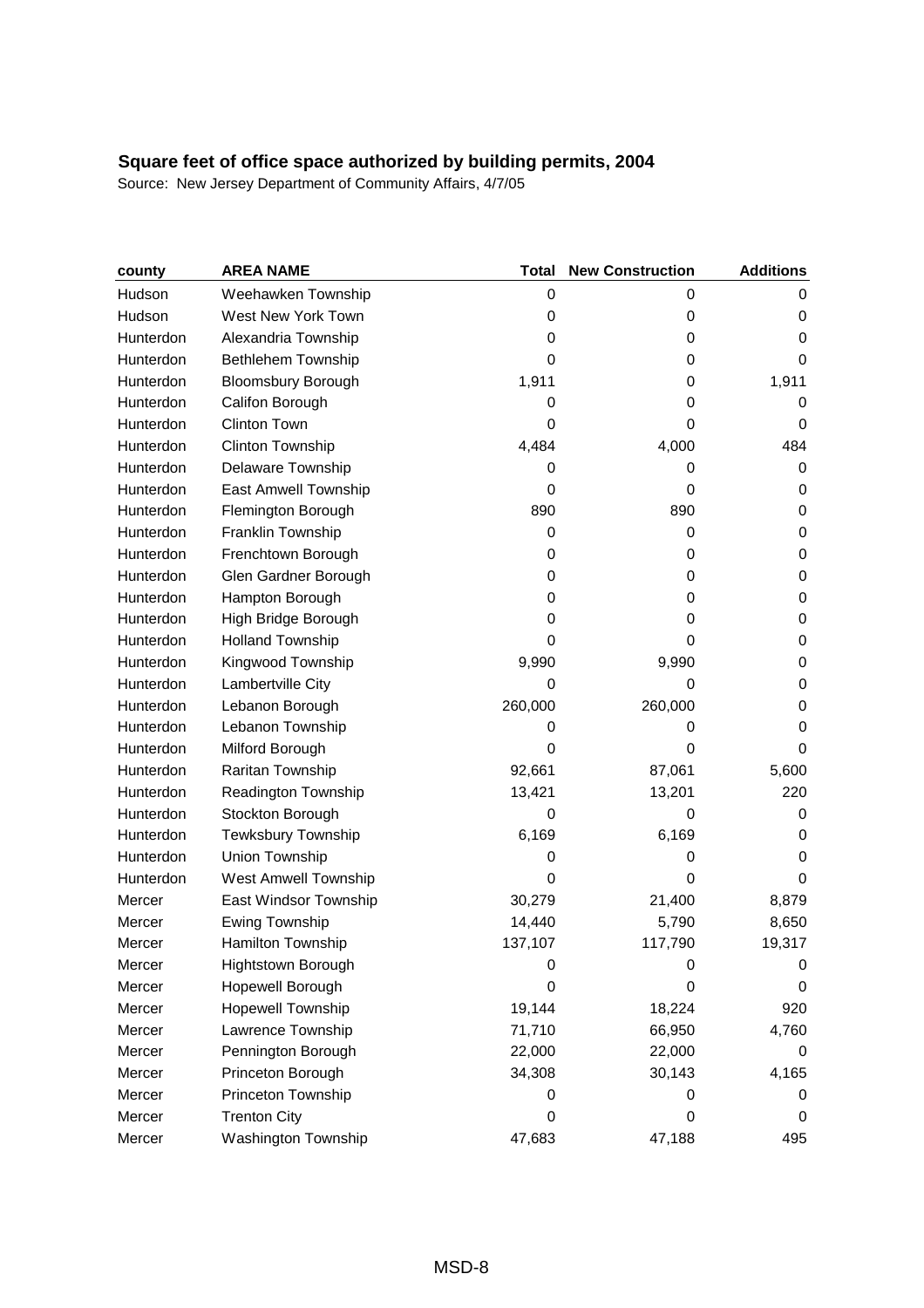| county    | <b>AREA NAME</b>             | Total       | <b>New Construction</b> | <b>Additions</b> |
|-----------|------------------------------|-------------|-------------------------|------------------|
| Mercer    | West Windsor Township        | 787         | 1                       | 786              |
| Middlesex | Carteret Borough             | $\mathbf 0$ | 0                       | 0                |
| Middlesex | Cranbury Township            | 663,853     | 663,853                 | 0                |
| Middlesex | Dunellen Borough             | $\mathbf 0$ | 0                       | 0                |
| Middlesex | East Brunswick Township      | 28,314      | 12,480                  | 15,834           |
| Middlesex | Edison Township              | 425,712     | 423,642                 | 2,070            |
| Middlesex | Helmetta Borough             | 0           | 0                       | 0                |
| Middlesex | <b>Highland Park Borough</b> | 533         | 0                       | 533              |
| Middlesex | Jamesburg Borough            | 200         | 0                       | 200              |
| Middlesex | Old Bridge Township          | 76,011      | 76,011                  | 0                |
| Middlesex | Metuchen Borough             | 8,206       | 7,102                   | 1,104            |
| Middlesex | Middlesex Borough            | 13,811      | 13,811                  | 0                |
| Middlesex | Milltown Borough             | 0           | 0                       | 0                |
| Middlesex | Monroe Township              | 96,427      | 33,825                  | 62,602           |
| Middlesex | New Brunswick City           | 186,101     | 178,655                 | 7,446            |
| Middlesex | North Brunswick Township     | 3,949       | 3,949                   | 0                |
| Middlesex | Perth Amboy City             | 31,516      | 31,516                  | 0                |
| Middlesex | Piscataway Township          | 40,702      | 37,824                  | 2,878            |
| Middlesex | Plainsboro Township          | 11,054      | 11,054                  | 0                |
| Middlesex | Sayreville Borough           | 22,786      | 18,786                  | 4,000            |
| Middlesex | South Amboy City             | 840         | 0                       | 840              |
| Middlesex | South Brunswick Township     | 779,048     | 732,653                 | 46,395           |
| Middlesex | South Plainfield Borough     | 78,111      | 64,350                  | 13,761           |
| Middlesex | South River Borough          | 15,131      | 15,131                  | 0                |
| Middlesex | Spotswood Borough            | $\mathbf 0$ | 0                       | 0                |
| Middlesex | Woodbridge Township          | 1,083       | 0                       | 1,083            |
| Monmouth  | Allenhurst Borough           | 0           | 0                       | $\mathbf 0$      |
| Monmouth  | Allentown Borough            | 0           | 0                       | 0                |
| Monmouth  | <b>Asbury Park City</b>      | 0           | 0                       | 0                |
| Monmouth  | Atlantic Highlands Borough   | 4,694       | 0                       | 4,694            |
| Monmouth  | Avon-by-the-Sea Borough      | 0           | 0                       | 0                |
| Monmouth  | <b>Belmar Borough</b>        | 2,654       | 2,654                   | 0                |
| Monmouth  | <b>Bradley Beach Borough</b> | 0           | 0                       | 0                |
| Monmouth  | <b>Brielle Borough</b>       | 0           | 0                       | 0                |
| Monmouth  | <b>Colts Neck Township</b>   | 7,008       | 1,958                   | 5,050            |
| Monmouth  | Deal Borough                 | 0           | 0                       | 0                |
| Monmouth  | Eatontown Borough            | 60,209      | 59,225                  | 984              |
| Monmouth  | Englishtown Borough          | 0           | 0                       | 0                |
| Monmouth  | Fair Haven Borough           | 0           | 0                       | 0                |
| Monmouth  | Farmingdale Borough          | 0           | 0                       | 0                |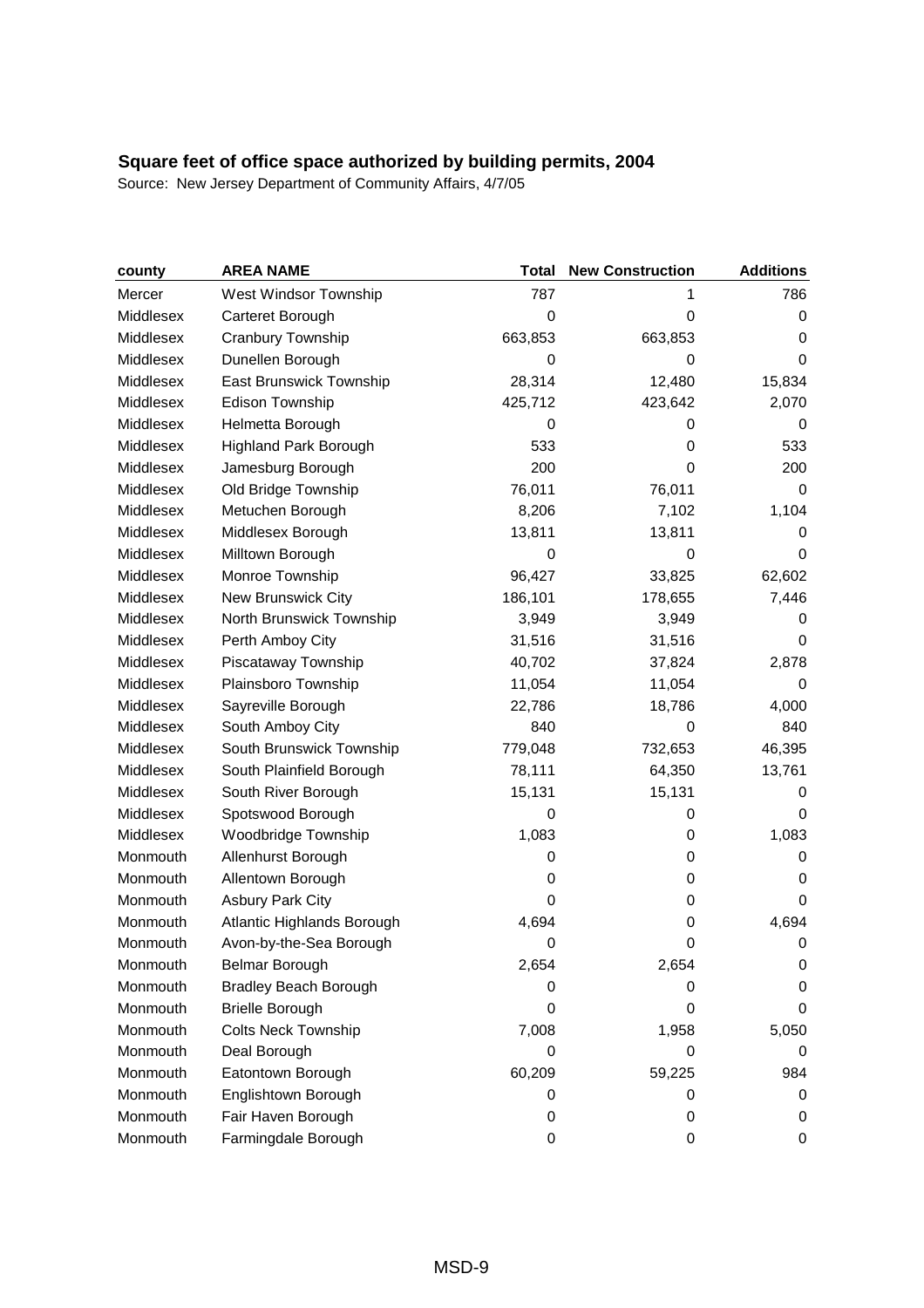| county   | <b>AREA NAME</b>            | <b>Total</b> | <b>New Construction</b> | <b>Additions</b> |
|----------|-----------------------------|--------------|-------------------------|------------------|
| Monmouth | Freehold Borough            | 17,017       | 10,827                  | 6,190            |
| Monmouth | Freehold Township           | 79,907       | 54,949                  | 24,958           |
| Monmouth | Highlands Borough           | 0            | 0                       | 0                |
| Monmouth | <b>Holmdel Township</b>     | 200          | 0                       | 200              |
| Monmouth | <b>Howell Township</b>      | 4,318        | 4,318                   | 0                |
| Monmouth | Interlaken Borough          | 0            | 0                       | 0                |
| Monmouth | Keansburg Borough           | $\mathbf 0$  | 0                       | 0                |
| Monmouth | Keyport Borough             | 3,950        | 0                       | 3,950            |
| Monmouth | Little Silver Borough       | 0            | 0                       | 0                |
| Monmouth | Loch Arbour Village         | 350          | 0                       | 350              |
| Monmouth | Long Branch City            | 7,086        | 7,086                   | 0                |
| Monmouth | Manalapan Township          | 40,061       | 36,811                  | 3,250            |
| Monmouth | Manasquan Borough           | 272          | 0                       | 272              |
| Monmouth | Marlboro Township           | 70,631       | 57,379                  | 13,252           |
| Monmouth | Matawan Borough             | $\mathbf 0$  | 0                       | 0                |
| Monmouth | Aberdeen Township           | 2,301        | 2,301                   | 0                |
| Monmouth | Middletown Township         | 23,498       | 18,715                  | 4,783            |
| Monmouth | Millstone Township          | 8,030        | 7,800                   | 230              |
| Monmouth | Monmouth Beach Borough      | 0            | 0                       | 0                |
| Monmouth | Neptune Township            | 69,136       | 66,481                  | 2,655            |
| Monmouth | Neptune City Borough        | 0            | 0                       | 0                |
| Monmouth | <b>Tinton Falls Borough</b> | 0            | 0                       | 0                |
| Monmouth | Ocean Township              | 24,227       | 22,000                  | 2,227            |
| Monmouth | Oceanport Borough           | 0            | 0                       | 0                |
| Monmouth | <b>Hazlet Township</b>      | 62,485       | 40,210                  | 22,275           |
| Monmouth | Red Bank Borough            | 33,143       | 10,147                  | 22,996           |
| Monmouth | Roosevelt Borough           | $\mathbf 0$  | 0                       | $\mathbf 0$      |
| Monmouth | Rumson Borough              | 1,373        | 0                       | 1,373            |
| Monmouth | Sea Bright Borough          | 0            | 0                       | 0                |
| Monmouth | Sea Girt Borough            | 0            | 0                       | 0                |
| Monmouth | Shrewsbury Borough          | 9,774        | 9,774                   | $\mathbf 0$      |
| Monmouth | <b>Shrewsbury Township</b>  | 0            | 0                       | 0                |
| Monmouth | South Belmar Borough        | $\mathbf 0$  | 0                       | 0                |
| Monmouth | Spring Lake Borough         | 6,321        | 6,321                   | 0                |
| Monmouth | Spring Lake Heights Boro    | 7,245        | 0                       | 7,245            |
| Monmouth | Union Beach Borough         | 0            | 0                       | 0                |
| Monmouth | Upper Freehold Township     | 80           | 0                       | 80               |
| Monmouth | Wall Township               | 139,127      | 128,763                 | 10,364           |
| Monmouth | West Long Branch Borough    | 91,579       | 90,979                  | 600              |
| Morris   | Boonton Town                | 4,912        | 4,912                   | 0                |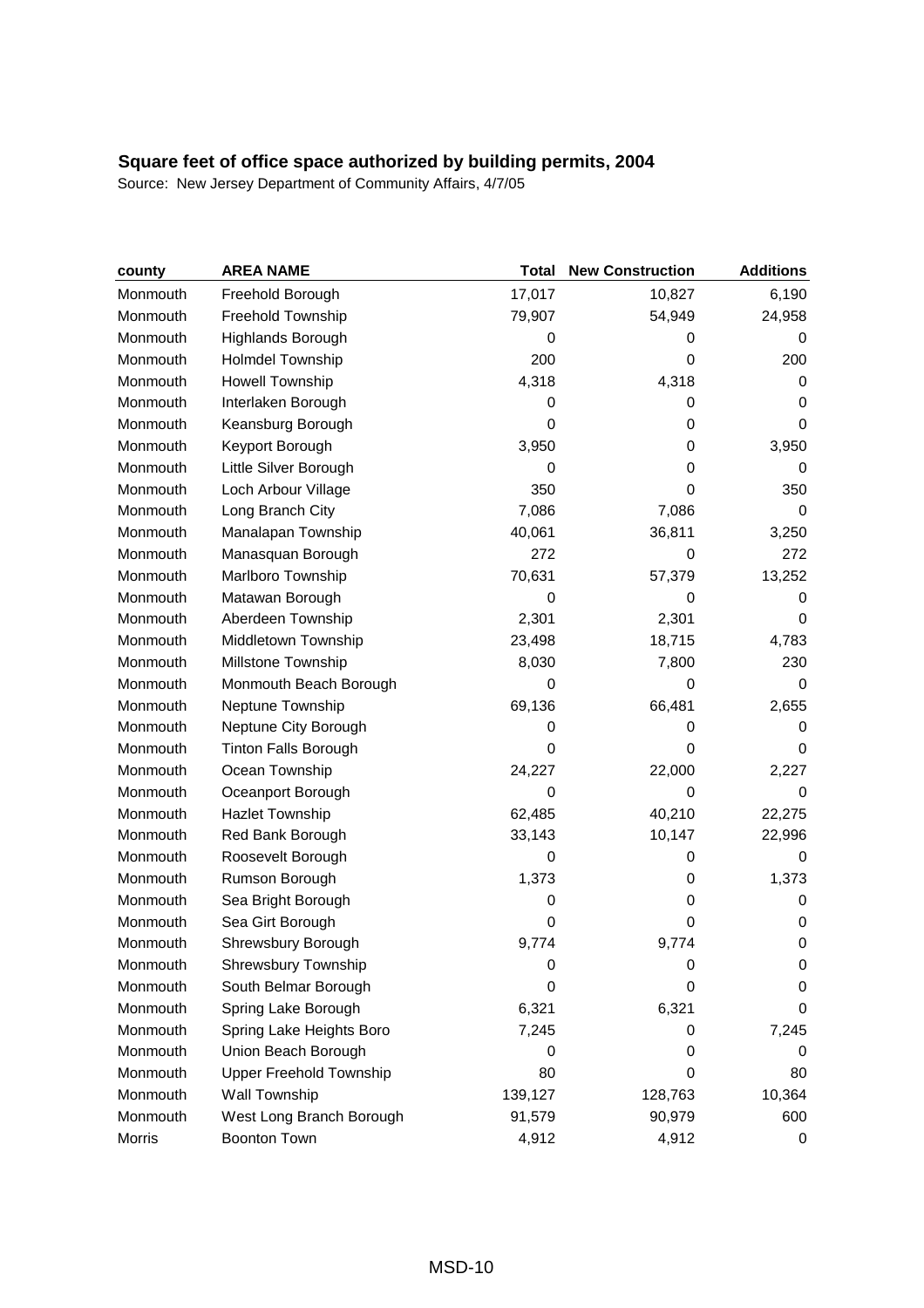| county        | <b>AREA NAME</b>          | <b>Total</b> | <b>New Construction</b> | <b>Additions</b> |
|---------------|---------------------------|--------------|-------------------------|------------------|
| Morris        | Boonton Township          | $\mathbf 0$  | 0                       | 0                |
| Morris        | <b>Butler Borough</b>     | 204,936      | 204,936                 | 0                |
| Morris        | Chatham Borough           | 2,946        | 0                       | 2,946            |
| Morris        | Chatham Township          | 0            | 0                       | 0                |
| Morris        | Chester Borough           | 59,822       | 59,822                  | 0                |
| Morris        | <b>Chester Township</b>   | 0            | 0                       | 0                |
| Morris        | Denville Township         | 382          | 382                     | 0                |
| Morris        | Dover Town                | 3,620        | 0                       | 3,620            |
| <b>Morris</b> | East Hanover Township     | 22,608       | 22,608                  | 0                |
| Morris        | Florham Park Borough      | $\mathbf 0$  | 0                       | 0                |
| Morris        | Hanover Township          | 20,555       | 20,555                  | 0                |
| Morris        | Harding Township          | 1,853        | 0                       | 1,853            |
| Morris        | Jefferson Township        | 37,986       | 23,498                  | 14,488           |
| Morris        | Kinnelon Borough          | 5,872        | 4,472                   | 1,400            |
| Morris        | Lincoln Park Borough      | 4            | 4                       | 0                |
| Morris        | Madison Borough           | 7,554        | 0                       | 7,554            |
| Morris        | Mendham Borough           | 0            | 0                       | 0                |
| Morris        | Mendham Township          | 0            | 0                       | 0                |
| Morris        | Mine Hill Township        | $\mathbf 0$  | 0                       | 0                |
| Morris        | Montville Township        | 3,736        | 3,019                   | 717              |
| Morris        | Morris Township           | 1,644        | 729                     | 915              |
| Morris        | Morris Plains Borough     | 0            | 0                       | 0                |
| Morris        | Morristown Town           | 0            | 0                       | 0                |
| Morris        | Mountain Lakes Borough    | 8,338        | 8,338                   | 0                |
| Morris        | Mount Arlington Borough   | 1,842        | 0                       | 1,842            |
| Morris        | Mount Olive Township      | 86,631       | 13,443                  | 73,188           |
| Morris        | Netcong Borough           | 0            | 0                       | 0                |
| Morris        | Parsippany-Troy Hills Twp | 9,852        | 4,002                   | 5,850            |
| Morris        | Long Hill Township        | 3,650        | 3,650                   | 0                |
| Morris        | Pequannock Township       | 29,525       | 29,525                  | 0                |
| Morris        | Randolph Township         | 13,976       | 13,976                  | $\mathbf 0$      |
| Morris        | Riverdale Borough         | 112,742      | 112,742                 | 0                |
| Morris        | Rockaway Borough          | 37,055       | 4,800                   | 32,255           |
| Morris        | Rockaway Township         | 9,676        | 9,000                   | 676              |
| Morris        | Roxbury Township          | 48,098       | 48,098                  | 0                |
| Morris        | Victory Gardens Borough   | 0            | 0                       | 0                |
| Morris        | Washington Township       | 0            | 0                       | 0                |
| Morris        | Wharton Borough           | 0            | 0                       | 0                |
| Ocean         | Barnegat Light Borough    | 0            | 0                       | 0                |
| Ocean         | Bay Head Borough          | 0            | 0                       | 0                |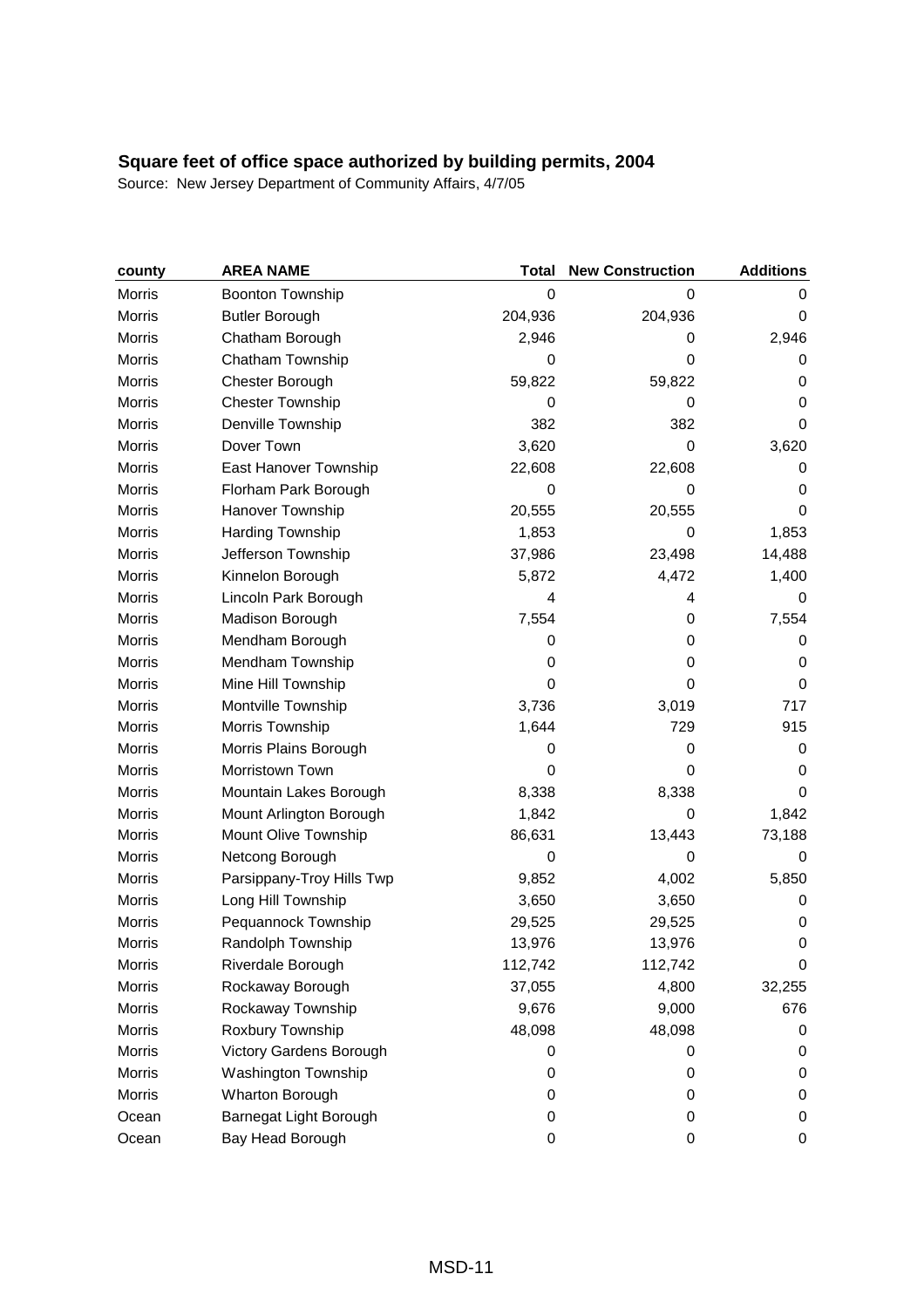| county  | <b>AREA NAME</b>            | Total       | <b>New Construction</b> | <b>Additions</b> |
|---------|-----------------------------|-------------|-------------------------|------------------|
| Ocean   | Beach Haven Borough         | 168         | 168                     | 0                |
| Ocean   | Beachwood Borough           | $\mathbf 0$ | 0                       | 0                |
| Ocean   | <b>Berkeley Township</b>    | 1,800       | 1,800                   | 0                |
| Ocean   | <b>Brick Township</b>       | 15,931      | 15,325                  | 606              |
| Ocean   | Dover Township              | 323,727     | 278,635                 | 45,092           |
| Ocean   | Eagleswood Township         | 5,501       | 5,501                   | 0                |
| Ocean   | Harvey Cedars Borough       | 0           | 0                       | 0                |
| Ocean   | Island Heights Borough      | 750         | 0                       | 750              |
| Ocean   | Jackson Township            | 12,139      | 12,139                  | 0                |
| Ocean   | Lacey Township              | 6,652       | 6,652                   | 0                |
| Ocean   | Lakehurst Borough           | 0           | 0                       | 0                |
| Ocean   | Lakewood Township           | 112,751     | 106,379                 | 6,372            |
| Ocean   | Lavallette Borough          | 0           | 0                       | 0                |
| Ocean   | Little Egg Harbor Township  | 29,281      | 24,431                  | 4,850            |
| Ocean   | Long Beach Township         | 0           | 0                       | 0                |
| Ocean   | Manchester Township         | 8,888       | 8,888                   | 0                |
| Ocean   | Mantoloking Borough         | 0           | 0                       | 0                |
| Ocean   | Ocean Township              | 2,939       | 2,939                   | 0                |
| Ocean   | Ocean Gate Borough          | 0           | 0                       | $\mathbf 0$      |
| Ocean   | Pine Beach Borough          | 0           | 0                       | 0                |
| Ocean   | <b>Plumsted Township</b>    | 18,455      | 18,455                  | 0                |
| Ocean   | Point Pleasant Borough      | 3,774       | 2,838                   | 936              |
| Ocean   | Point Pleasant Beach Boro   | 2,186       | 0                       | 2,186            |
| Ocean   | Seaside Heights Borough     | 2,725       | 2,725                   | 0                |
| Ocean   | Seaside Park Borough        | 0           | 0                       | 0                |
| Ocean   | Ship Bottom Borough         | 3,725       | 3,725                   | 0                |
| Ocean   | South Toms River Borough    | $\mathbf 0$ | 0                       | 0                |
| Ocean   | <b>Stafford Township</b>    | 63,108      | 63,108                  | 0                |
| Ocean   | Surf City Borough           | 0           | 0                       | 0                |
| Ocean   | <b>Tuckerton Borough</b>    | 0           | 0                       | 0                |
| Ocean   | <b>Barnegat Township</b>    | 15,254      | 15,254                  | $\mathbf 0$      |
| Passaic | <b>Bloomingdale Borough</b> | 960         | 960                     | 0                |
| Passaic | <b>Clifton City</b>         | 28,597      | 16,333                  | 12,264           |
| Passaic | Haledon Borough             | 700         | 0                       | 700              |
| Passaic | Hawthorne Borough           | 24,100      | 0                       | 24,100           |
| Passaic | Little Falls Township       | 11,397      | 7,129                   | 4,268            |
| Passaic | North Haledon Borough       | 0           | 0                       | 0                |
| Passaic | Passaic City                | 1,022       | 0                       | 1,022            |
| Passaic | Paterson City               | 4,958       | 4,100                   | 858              |
| Passaic | Pompton Lakes Borough       | 0           | 0                       | 0                |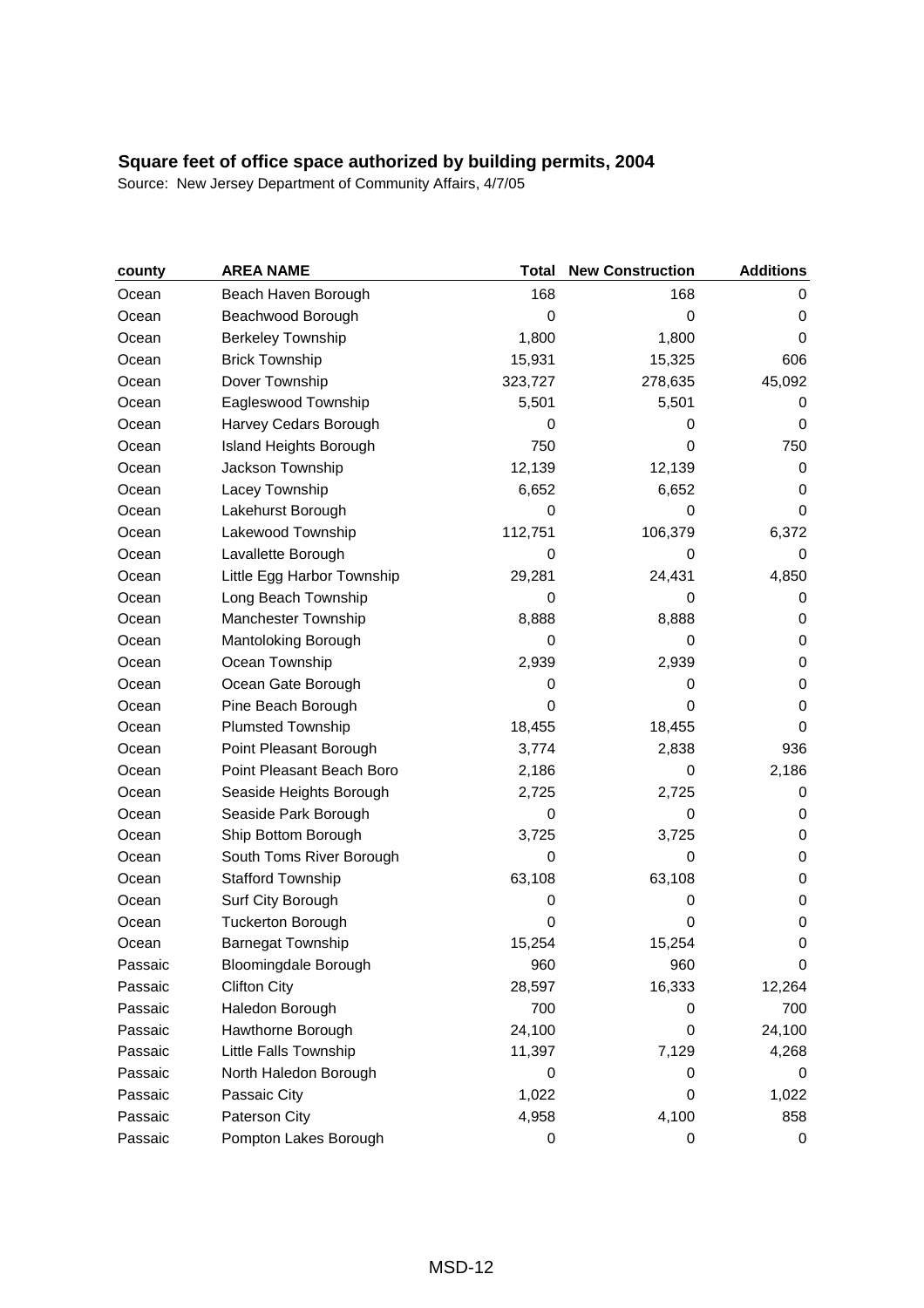| county   | <b>AREA NAME</b>              | <b>Total</b> | <b>New Construction</b> | <b>Additions</b> |
|----------|-------------------------------|--------------|-------------------------|------------------|
| Passaic  | Prospect Park Borough         | 0            | 0                       | 0                |
| Passaic  | Ringwood Borough              | $\mathbf 0$  | 0                       | 0                |
| Passaic  | Totowa Borough                | 121,196      | 0                       | 121,196          |
| Passaic  | Wanaque Borough               | $\mathbf 0$  | 0                       | 0                |
| Passaic  | Wayne Township                | 47,993       | 46,366                  | 1,627            |
| Passaic  | West Milford Township         | 3,596        | 2,525                   | 1,071            |
| Passaic  | West Paterson Borough         | 0            | 0                       | 0                |
| Salem    | Alloway Township              | 0            | 0                       | 0                |
| Salem    | Elmer Borough                 | 0            | 0                       | 0                |
| Salem    | Elsinboro Township            | 0            | 0                       | 0                |
| Salem    | Lower Alloways Creek Twp      | 0            | 0                       | 0                |
| Salem    | Mannington Township           | 0            | 0                       | 0                |
| Salem    | <b>Oldmans Township</b>       | 1,300        | 0                       | 1,300            |
| Salem    | Penns Grove Borough           | 0            | 0                       | 0                |
| Salem    | Pennsville Township           | 3,057        | 336                     | 2,721            |
| Salem    | Pilesgrove Township           | 1,650        | 0                       | 1,650            |
| Salem    | Pittsgrove Township           | 680          | 680                     | 0                |
| Salem    | Quinton Township              | 19,255       | 19,255                  | 0                |
| Salem    | Salem City                    | 950          | 950                     | 0                |
| Salem    | <b>Carneys Point Township</b> | 0            | 0                       | 0                |
| Salem    | Upper Pittsgrove Township     | 0            | 0                       | 0                |
| Salem    | Woodstown Borough             | 0            | 0                       | 0                |
| Somerset | <b>Bedminster Township</b>    | 10,942       | 10,642                  | 300              |
| Somerset | <b>Bernards Township</b>      | 130,331      | 127,000                 | 3,331            |
| Somerset | Bernardsville Borough         | 58,254       | 55,800                  | 2,454            |
| Somerset | Bound Brook Borough           | 0            | 0                       | 0                |
| Somerset | <b>Branchburg Township</b>    | 218,551      | 165,290                 | 53,261           |
| Somerset | <b>Bridgewater Township</b>   | 0            | 0                       | 0                |
| Somerset | Far Hills Borough             | 2,442        | 2,442                   | 0                |
| Somerset | Franklin Township             | 181,177      | 82,000                  | 99,177           |
| Somerset | Green Brook Township          | 3,368        | 0                       | 3,368            |
| Somerset | Hillsborough Township         | 0            | 0                       | 0                |
| Somerset | Manville Borough              | 0            | 0                       | 0                |
| Somerset | Millstone Borough             | 0            | 0                       | 0                |
| Somerset | Montgomery Township           | 0            | 0                       | 0                |
| Somerset | North Plainfield Borough      | 37,238       | 37,238                  | 0                |
| Somerset | Peapack-Gladstone Boro        | 0            | 0                       | 0                |
| Somerset | Raritan Borough               | 2,073        | 0                       | 2,073            |
| Somerset | Rocky Hill Borough            | 0            | 0                       | 0                |
| Somerset | Somerville Borough            | 0            | 0                       | 0                |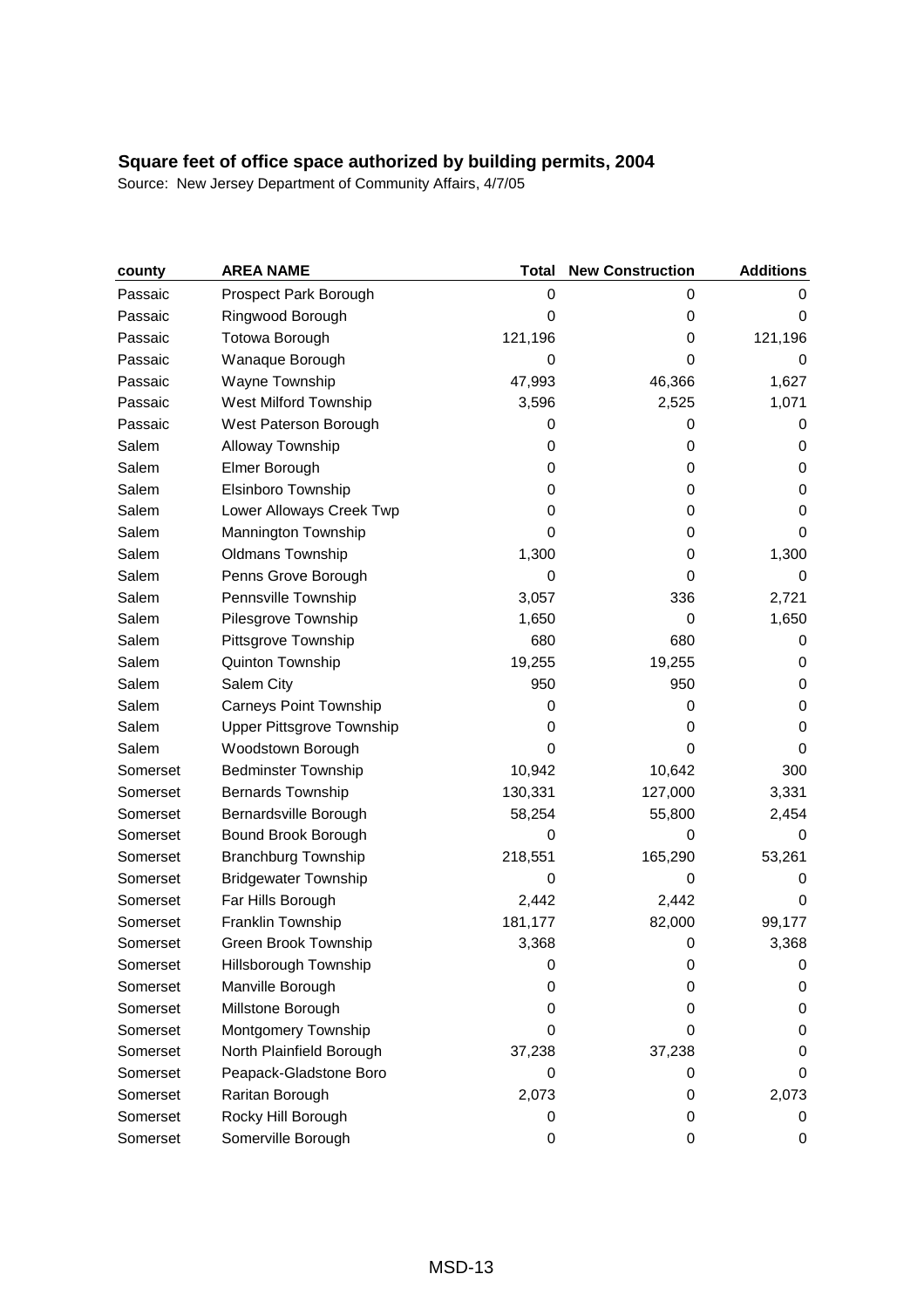| county        | <b>AREA NAME</b>           | <b>Total</b> | <b>New Construction</b> | <b>Additions</b> |
|---------------|----------------------------|--------------|-------------------------|------------------|
| Somerset      | South Bound Brook Boro     | $\mathbf 0$  | 0                       | 0                |
| Somerset      | Warren Township            | 3,276        | 3,276                   | 0                |
| Somerset      | Watchung Borough           | 0            | 0                       | 0                |
| <b>Sussex</b> | Andover Borough            | 0            | 0                       | 0                |
| <b>Sussex</b> | Andover Township           | 8,196        | 8,196                   | 0                |
| Sussex        | <b>Branchville Borough</b> | 200          | 0                       | 200              |
| <b>Sussex</b> | <b>Byram Township</b>      | 3,135        | 3,135                   | 0                |
| Sussex        | Frankford Township         | 20,724       | 16,000                  | 4,724            |
| <b>Sussex</b> | Franklin Borough           | 3,200        | 0                       | 3,200            |
| Sussex        | Fredon Township            | 308          | 0                       | 308              |
| <b>Sussex</b> | Green Township             | $\mathbf 0$  | 0                       | 0                |
| <b>Sussex</b> | Hamburg Borough            | 1,680        | 840                     | 840              |
| Sussex        | Hampton Township           | $\mathbf 0$  | 0                       | 0                |
| Sussex        | Hardyston Township         | 5,000        | 0                       | 5,000            |
| Sussex        | Hopatcong Borough          | 4,250        | 0                       | 4,250            |
| Sussex        | Lafayette Township         | 20,491       | 20,491                  | 0                |
| Sussex        | Montague Township          | $\mathbf 0$  | 0                       | 0                |
| <b>Sussex</b> | Newton Town                | 36,094       | 36,094                  | 0                |
| <b>Sussex</b> | Ogdensburg Borough         | 0            | 0                       | 0                |
| Sussex        | Sandyston Township         | $\mathbf 0$  | 0                       | 0                |
| <b>Sussex</b> | Sparta Township            | 7,100        | 7,100                   | 0                |
| Sussex        | Stanhope Borough           | $\mathbf 0$  | 0                       | 0                |
| <b>Sussex</b> | <b>Stillwater Township</b> | 4,240        | 4,240                   | 0                |
| Sussex        | Sussex Borough             |              | 0                       | 1                |
| <b>Sussex</b> | Vernon Township            | 14,484       | 8,762                   | 5,722            |
| Sussex        | Walpack Township           | 0            | 0                       | 0                |
| Sussex        | Wantage Township           | 0            | 0                       | 0                |
| Union         | Berkeley Heights Township  | 0            | 0                       | 0                |
| Union         | <b>Clark Township</b>      | 236,651      | 6,238                   | 230,413          |
| Union         | Cranford Township          | 27,700       | 0                       | 27,700           |
| Union         | Elizabeth City             | 94,258       | 290                     | 93,968           |
| Union         | Fanwood Borough            | 0            | 0                       | 0                |
| Union         | Garwood Borough            | 0            | 0                       | 0                |
| Union         | Hillside Township          | 2,200        | 2,200                   | 0                |
| Union         | Kenilworth Borough         | 19,331       | 2,749                   | 16,582           |
| Union         | <b>Linden City</b>         | 25,012       | 24,000                  | 1,012            |
| Union         | Mountainside Borough       | 0            | 0                       | 0                |
| Union         | New Providence Borough     | 3,656        | 0                       | 3,656            |
| Union         | <b>Plainfield City</b>     | 25,636       | 25,636                  | 0                |
| Union         | Rahway City                | 5,850        | 0                       | 5,850            |